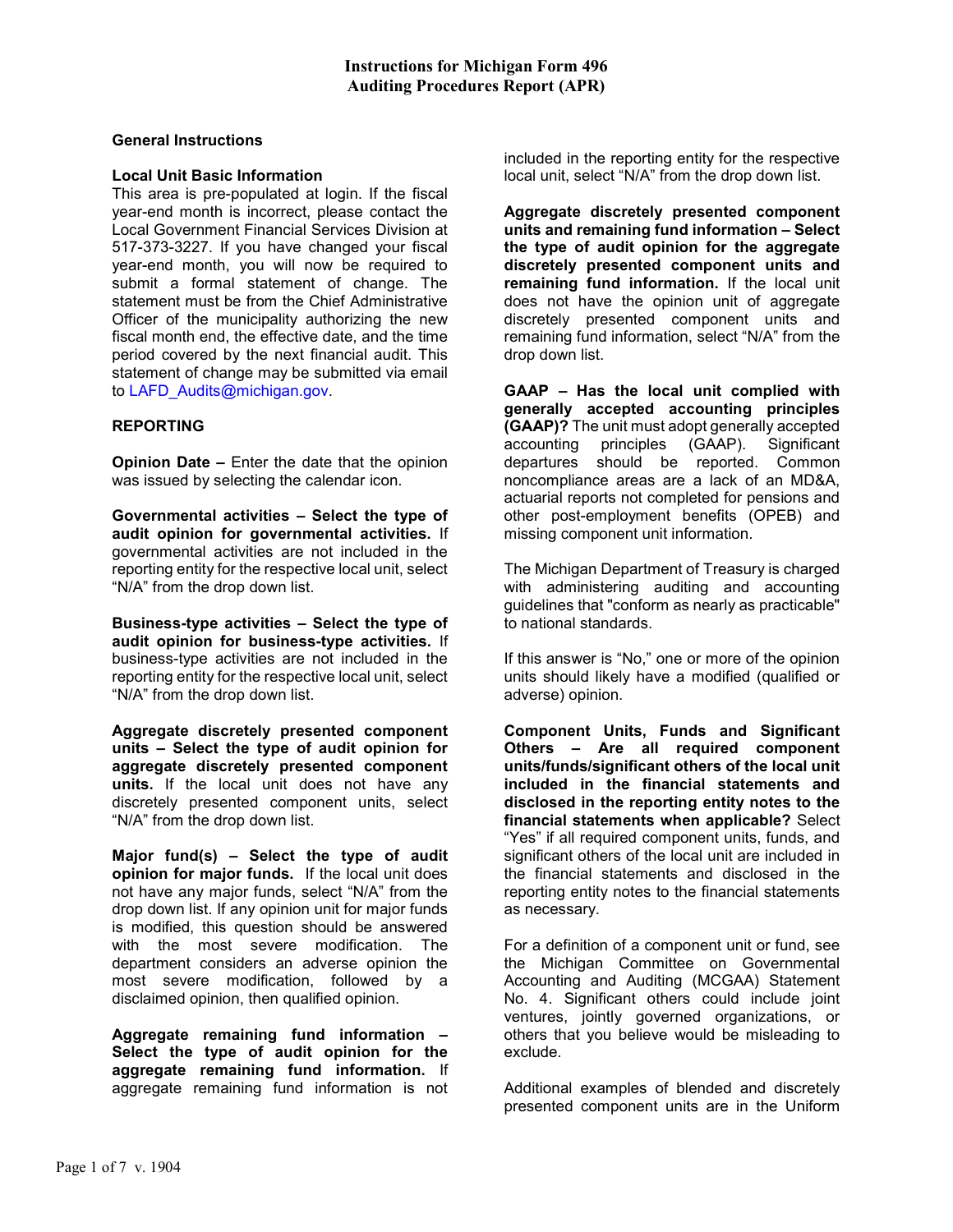Reporting Format, after the adoption of Governmental Accounting Standards Board (GASB) Statement No. 34, pages 48-51.

Both may be found on Treasury's Web site at www.michigan.gov/treasury.

A "local unit of government" is defined by Michigan Compiled Laws (MCL) 141.422d as a county, a city, a village, a township, or an authority or commission established by a county, city, village, or township resolution, motion, ordinance, or charter. Identification of all local units of government subject to audit is necessary to the process of determining whether local units have complied with the audit and reporting requirements established by law.

All units of local government are required to obtain financial statement audits. Even if an entity does not fall into the categories as defined by GASB Statements Nos. 14, 39, and 61, please include the information requested for all those that are within the boundaries of the unit you are currently auditing.

## Other Instructions

If a local unit of government (authorities and commissions included) is operating within the boundaries of the audited entity and is not included in this or any other audit report, nor do they obtain a stand-alone audit, please enclose the name(s), address(es), and a description(s) of the authority and/or commission in a separate letter to our office at PO Box 30728, Lansing, MI 48909-8228.

Uniform Chart of Accounts – Is the unit in compliance with the Uniform Chart of Accounts issued by the Department of Treasury? The Uniform Chart of Accounts for Local Units of Government in Michigan (Chart) has been developed under the authority of 1968 Public Act (PA) 2. The primary objective of the classification of accounts is to provide a means for the accumulation of financial information which will be uniform for all local units. Secondly, the accounts are provided to facilitate the preparation of prescribed reports. Thirdly, the Chart follows generally accepted accounting principles (GAAP) and Michigan law.

The Chart provides a systematic arrangement of accounts to be used in recording financial transactions of Michigan local units. Adherence to this classification of accounts will assure

responsible local officials and the general public that similar transactions are recorded in the same manner, not only within a local unit, but also among all the local units. The Chart prescribed is designed to serve basic legislative, budgetary and accounting objectives. No single local unit of government will use all of the funds, activities, and accounts contained in the Chart. Smaller local units will use only a few, but when one is used, it will be for the same purpose by each local unit using it.

Some governmental units may choose to implement a chart of accounts that is more complex than this Chart, or with slightly different numbering (use of additional digits, etc.). This is acceptable as long as the basic structure of the accounts is retained.

Compliance with Local Government Financial Services Division guidance – Nothing came to my attention that caused me to believe that the local unit failed to comply with guidance issued by the Local Government Financial Services Division (e.g., Uniform Reporting Format, Accounting Manual, Audit Manual, Budget Manual, Numbered Letters, MCGAA Statements). If nothing came to your attention, mark yes. Answer "Yes" if the local unit is compliant with various guidance from the Local Government Financial Services Division and the Department of Treasury. Examples of the guidance mentioned above would include the Uniform Reporting Format and various accounting manuals and Numbered Letters. Links have been provided to offer further information on the Uniform Reporting Format, Accounting Manual, Audit Manual, Budget Manual (other than budget variances which are reported elsewhere on this form), and Numbered Letters. Other Treasury guidance can be found at www.michigan.gov/treasury.

# **STATUTORY**

#### Charters and Ordinances – Nothing came to my attention that caused me to believe that the local unit failed to comply with charters or ordinances. If nothing came to your attention, mark yes.

Indicate whether the local unit has been compliant with their charter and other ordinances. If they have not been compliant, please include the section of the charter or ordinance which the local unit has violated.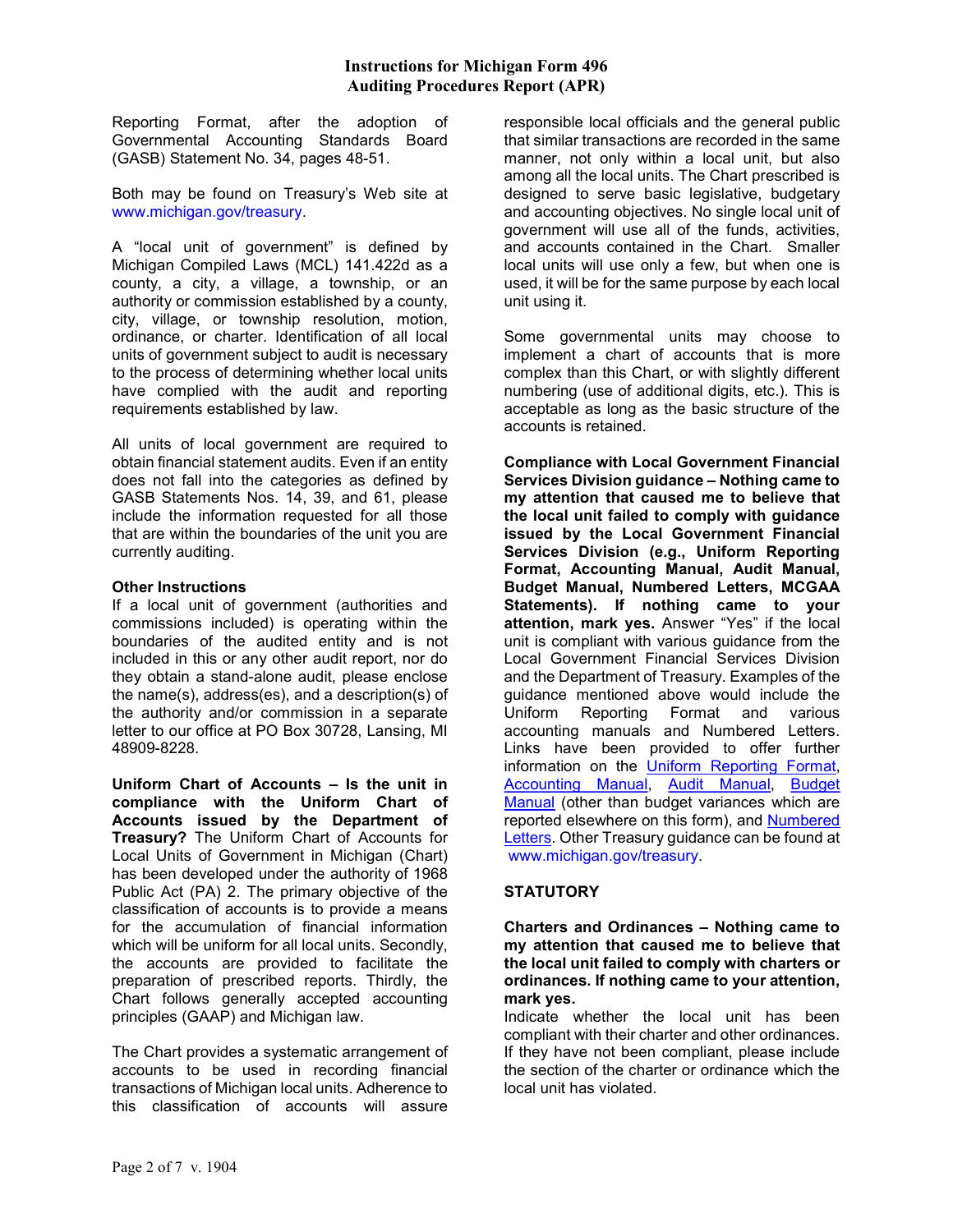## Instructions for Michigan Form 496 Auditing Procedures Report (APR)

Judgment Levy/Bond – Does the local unit have a court ordered judgment tax levy or judgment bond? Indicate whether the local unit has a court ordered judgment tax levy or judgment bond. If they have either of the above, please specify the length of the levy. Judgment bonds are similar to conventional municipal bonds and are likewise the result of a court decision; they become a form of local government debt issued to finance the decision. Financing of the principal and interest associated with the bond is through a property tax levy spread over several years. This is a symptom of financial distress and should, therefore, be noted in the Auditing Procedures Report.

Tax Revenues Collected – Has the local unit distributed tax revenues that were collected for another taxing unit timely as required by the General Property Tax Act? Local units that have collected tax revenues for another taxing jurisdiction must distribute the collections in accordance with MCL 211.43 (Section 43(3) of the General Property Tax Act, 1893 PA 206, as amended).

If there is a violation, it should be communicated in writing to those charged with governance and be included in the "Stewardship, Compliance, and Accountability" section of the notes to the financial statements as well as a report of deficiencies.

Pension Actuarially Determined Contribution – Has the current year pension actuarially determined contribution been paid by the unit required by the Constitution 1963 Article 9, § 24? Indicate whether the local unit has paid the current year pension actuarially determined contribution.

Expenditures – Is the local unit free of illegal or unauthorized expenditures that came to your attention as defined in the manual for Audits of Local Units of Government in Michigan, as revised? Illegal or unauthorized expenditures are defined in the Audits of Local Units of Government in Michigan manual (Appendix H). Examples follow:

- Contributions to churches, veterans, nonprofit organizations;
- Payment of funeral expenses for a person injured on government property;
- Donations to a private ambulance or EMS service not under contract with the governmental unit;
- Donations, including use of property or equipment to Little League, Scouts, Big Brothers/Sisters;
- Donations to community organizations;
- Expenses for private road construction or maintenance;
- Office refreshments, picnics;
- Gifts to officials and employees or retirement recognition events;
- Flowers to the sick or departed;
- Mileage of officials and employees to and from their residence to the city, township, or village hall, county building, or meeting rooms;
- Per diem compensation to township supervisor, clerk, and treasurer on a salary basis for attending township board meetings. (Check City and Village Charters for their compensation procedures or restrictions);
- Extra compensation for summer tax collections unless part of the initial salary resolution or authorized within statutory procedures for an increase in salary; and
- Extra compensation for special elections unless part of initial salary resolution or authorized under statutory procedures for an increase in salary.

Fraud or Embezzlement – Is the unit free of indications of fraud or illegal acts that came to your attention during the course of the audit that have not been previously communicated to the Local Government Financial Services Division? Indications of fraud, embezzlement, or illegal acts, which came to the auditor's attention during the course of an audit should be reported to the Local Government Financial Services Division, are:

- Defalcation--To misuse funds; embezzle;
- Fraud--A deception deliberately practiced in order to secure unfair or unlawful gain. Fraud is distinguished from general errors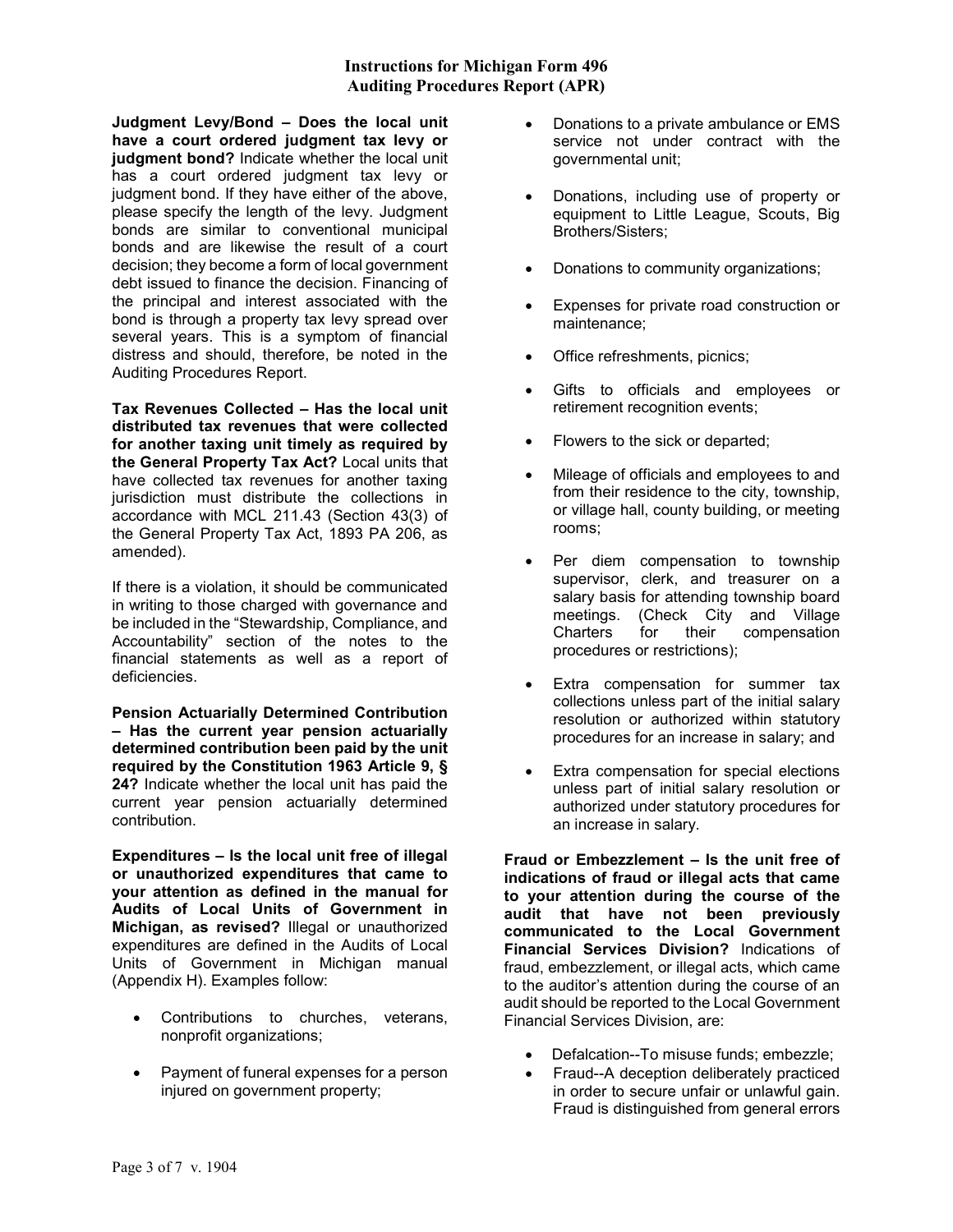by intent. Two primary types that should be considered are misappropriation of assets (e.g., taking cash) and fraudulent financial reporting;

- Embezzlement--Taking assets (e.g., money) for one's own use in violation of a trust; and
- Illegal Acts--Are acts committed by officials working in their capacity as agents of the local unit which are contrary to federal, state, or local laws, regulations, and/or ordinances that would not necessarily benefit them personally.

All instances of fraud, embezzlement, or illegal acts should be reported to the Michigan Department of Treasury. If a previous report (oral or written) has not been submitted to our office, the local unit or independent certified public accountant (CPA) should contact our office at 517-373-3227. Please also state whether law enforcement has been notified.

The CPA is only required to report on those instances that came to his/her attention during the normal course of the audit activities. Codification of Statements on Auditing Standards AU 240 may be used as guidance, but should not limit the reporting of all instances of fraud, embezzlement, or illegal acts.

# BORROWING/DEBT/DEFICIT

Deficits – Does the local unit have a negative fund balance in any of its unrestricted (unassigned, assigned, and committed) fund balances/unrestricted fund net position (not government-wide statements)? Mark "No" if there are zero or positive balances in all of the local unit's unassigned fund balances / unrestricted net position, PA 140 of 1971. If the answer is "Yes," the corresponding form is not the required deficit elimination plan and is only for informational purposes.

Note: 1971 PA 140, the Glenn Steil State Revenue Sharing Act; Attorney General Opinion #6154; and 2001 PA 34, the Revised Municipal Finance Act, require each local unit of government, which ends a fiscal year with a deficit in any of its funds to file a deficit elimination plan with the Department of Treasury.

This includes any fund in the audit including component units, but excludes joint ventures, jointly governed organizations, etc., that are not being audited.

The independent auditor should report the following noncompliance matters:

- a) All fund deficits are to be disclosed in the basic financial statements or notes thereto.
- b) Deficits in each individual fund (not fund type) are to be considered when applying this section. Materiality should not be a determining factor in deciding which fund deficits are to be disclosed;
- c) If a fund deficit or surplus arises because of a change in generally accepted accounting principles, an appropriate note disclosure(s) should be made; and
- d) In addition to the disclosures required above, the CPA should make appropriate comments on these noncompliance areas and recommendations for proper compliance by the local governmental unit.

Please see Numbered Letter 2016-1 for further information on how to identify a deficit.

Revised Municipal Finance Act – Is the local unit in compliance with 2001 PA 34, the Revised Municipal Finance Act? Select whether the local unit has been compliant with the Revised Municipal Finance Act. This act addresses topics related to the borrowing of money and the issuance of certain debt and securities by local units. This act also details the prescribed penalties for units that are not compliant. Section 303 provides the compliance requirements to issue municipal securities. Some of which include: the most recent audit report that was issued within the 6 month deadline, the municipality is not currently exceeding its statutory debt limits, the municipality was not in violation of any of the provisions in the covenants for an outstanding security, etc.

Municipal Finance Act and Emergency Municipal Loan Act – Is the local unit in compliance with orders issued under 1980 PA 243, Emergency Municipal Loan Act? Examples of violations may include, but are not limited to, the following: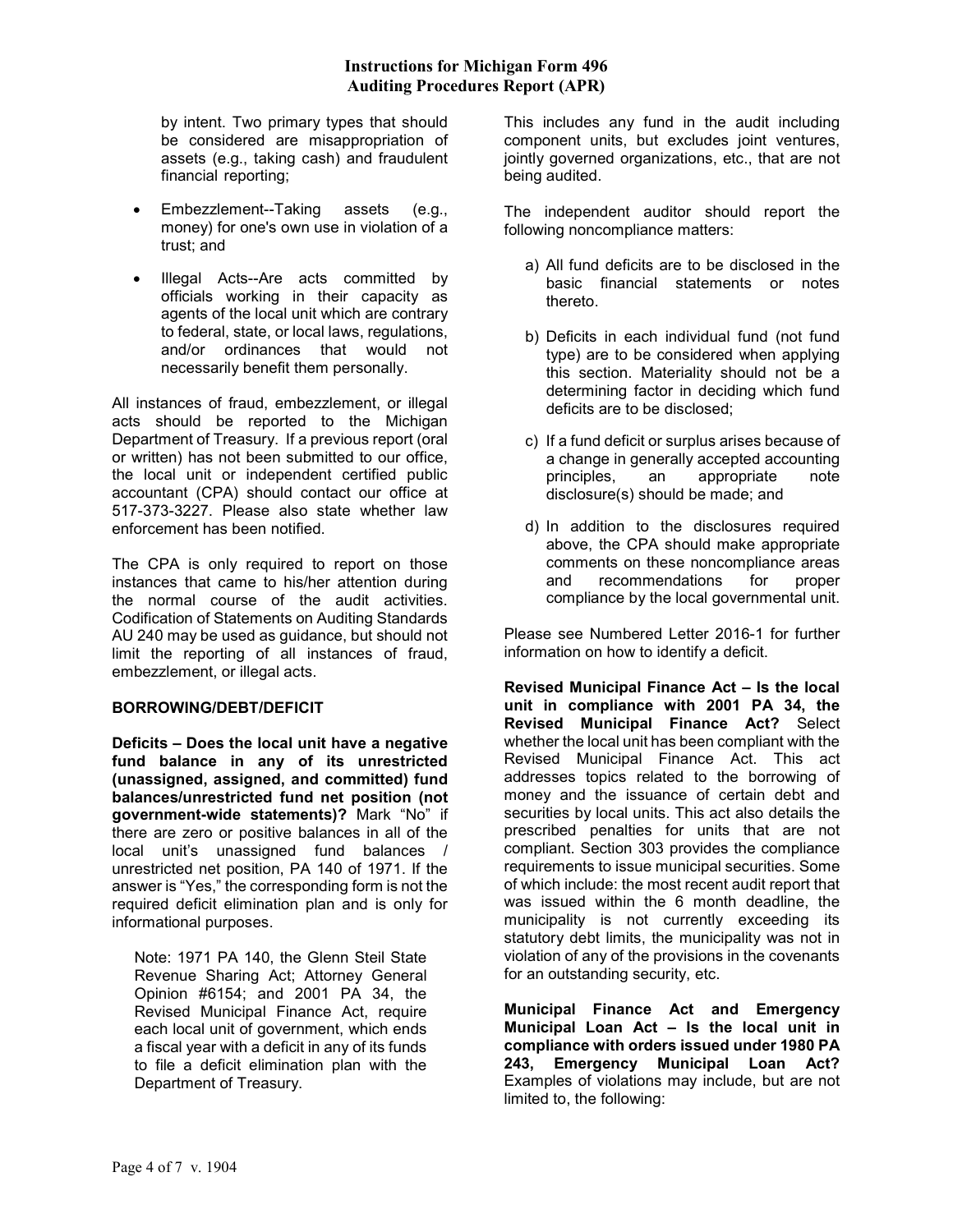- a) Improper handling or use of restricted/debt retirement funds:
	- Commingling of debt retirement funds;
	- Interfund borrowing from debt retirement funds;
	- After a tax supported municipal security is paid off, the transfer of excess debt retirement funds to the municipality's operating fund if other limited or unlimited tax supported municipal securities are outstanding;
- b) Loans obtained by the municipality without statutory authority or applicable Treasury approval (general characterizations such as "note payable" will warrant further review because it is not clear whether there is proper statutory authority and whether Treasury approval may be required);
- c) If evident or otherwise determined, non compliance with any qualifying criteria found in Section 303 (3) of the Revised Municipal Finance Act, 2001 PA 34;
- d) Failure to fund reserve accounts;
- e) Failure to set aside money as required by a Tax Anticipation Note or State Revenue Sharing Notes;
- f) Use of debt service money for other than debt service payments;
- g) Excess tax levies for debt service purposes; and/or
- h) Transfer of excess debt funds to the local unit's operating funds.

# BUDGET

Budget – Did the local unit adopt a budget for all required funds? The local unit must adopt a budget for all required funds.

The legislative body of each local unit shall pass a general appropriations act for General and Special Revenue funds.

Public Hearing – Was a public hearing on the budget held in accordance with State statute? Before final passage of a general appropriations act (budget) by the legislative body, a public

hearing shall be held as required by MCL 42.26, MCL 42.27, MCL 45.556, MCL 124.410, MCL 141.412 through MCL 415, and MCL 15.261 through MCL 275.

Line-Item Budget Deficits – Were the local unit's actual expenditures within the amounts authorized in the budget? 1968 PA 2, the Uniform Budgeting and Accounting Act, requires that a deviation from the original general appropriations act shall not be made without amending the budget. The amendment must be approved by the legislative body prior to the expenditure being made. There is no authority to amend the budget after year end. See the Michigan Department of Treasury's Uniform Budget Manual for more information.

The questions related to whether the local unit's expenditures exceeded the corresponding budget attempt to filter out smaller deviations and are based on the legal level of budgetary control (activity level being the largest allowed). The questions are dynamic, meaning that depending on how they are answered, additional questions are asked. First, were there any deviations from the budget? If yes, were any of these large amounts? In other words, were any negative deviations at the legal level of budgetary control greater than 10% of the total expenditures? If yes, then was the deviation itself larger than 10% of that line (level of budgetary control – usually activity level)?

#### INTERNAL CONTROLS

Board/Council Approval – Has the board or council approved all disbursements prior to payment as required by charter or statute? The board or council must approve all disbursements prior to payment.

All disbursements must be approved by the legislative body prior to issuance unless addressed otherwise in the charter. The legislative body may establish a formal policy to authorize payments prior to approval to avoid finance or late charges and to pay appropriated amounts and payroll (including related payroll taxes and withholdings). This policy must be very limited and a list of payments made prior to approval must be presented to the legislative body for approval. The CPA is only required to report on those that came to his or her attention during the normal course of the audit activities. All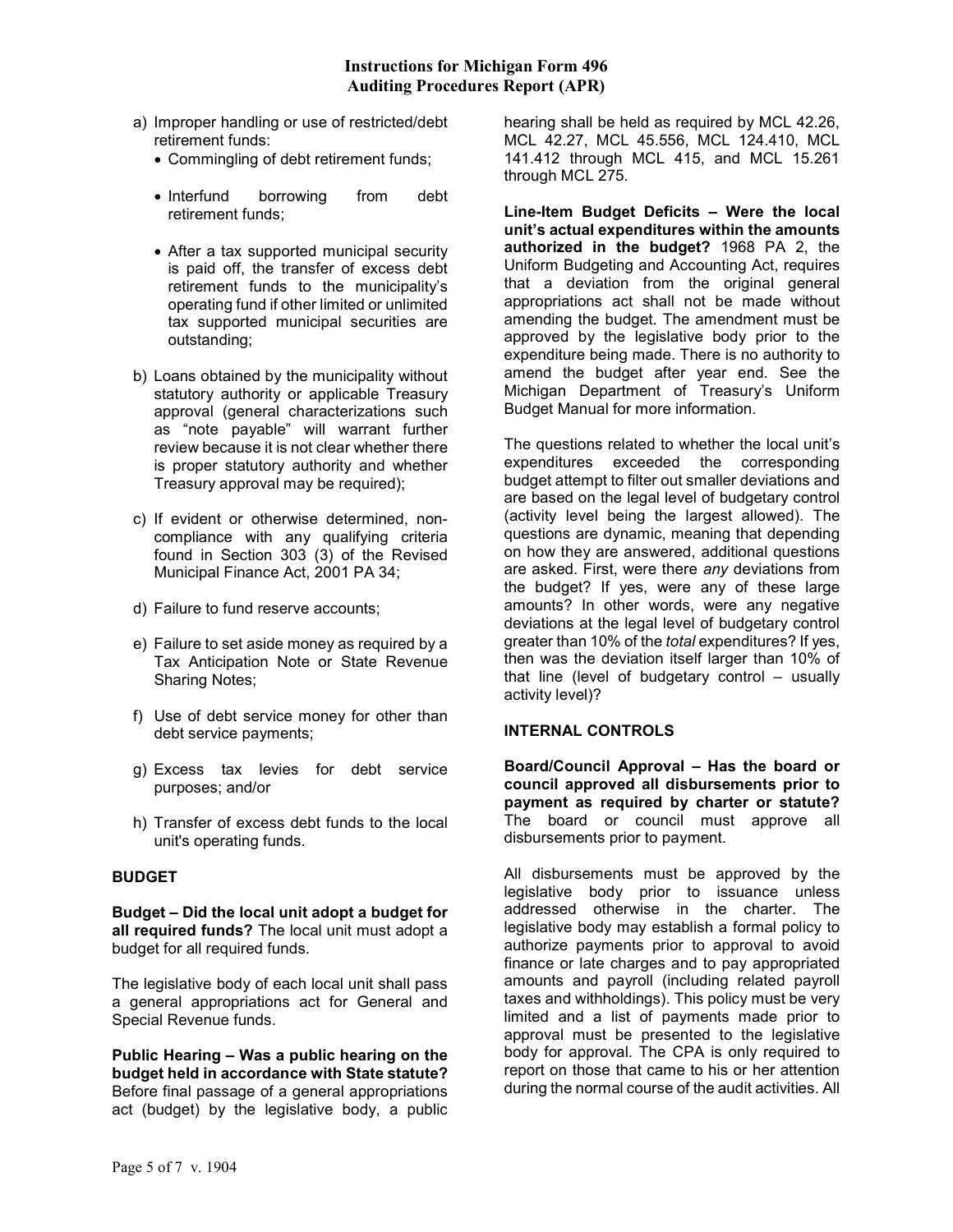invoices of the local unit are not expected to be examined by the CPA.

Deposits/Investments – Do all deposits / investments comply with statutory requirements including the adoption of an investment policy? A local unit cannot hold deposits/investments which do not comply with statutory requirements, 1943 PA 20, MCL 129.91; or 1982 PA 55, MCL 38.1132.

If there is a violation, it should be communicated in writing to those charged with governance and be included in the "Cash Deposits and/or Investments" section of the notes to the financial statements.

Note: Violations of local governmental unit charters or ordinances may spell out legal funding requirements. Any violations of these requirements must be disclosed. Amendments to 1943 PA 20, MCL 129.91 require the governmental unit's legislative body to formally approve an investment policy to conform to this act.

Bank Reconciliations – To your knowledge, were the bank reconciliations performed timely? Bank reconciliations should be performed timely (approximately six weeks subsequent to month end).

All cash accounts should be reconciled to their respective bank statements monthly. An individual not responsible for the actual physical handling of the cash should reconcile bank statements to the general ledger and prepare monthly financial statements.

Any financial institutions used as depositories must be approved by the governing body in accordance with their investment policy.

Other reported deficiencies – Are there any reported deficiencies other than segregation of duties and/or the preparation of financial statements? Any communication with management (oral or written) that is related to internal controls or statutory noncompliance would constitute a deviation regardless of whether they would be classified as material weaknesses, significant deficiencies, control deficiencies, substantial and legal noncompliance, recommendations, or other classifications.

Were there any reported deficiencies including those that would be related to internal controls, statutory compliance, or other areas of concern?

A written report of the comments should be uploaded to the Department's web site. This may mean one must extract the items from the existing report or merely attach the separate report if available. In either scenario, a separate file rather than the audit is needed.

## Number of Deficiencies

Please include the count of all deficiencies, including those related to segregation of duties and/or the preparation of financial statements.

## FINANCIAL STATEMENTS

Data Input (applicable to all types of local units of government).

General (or primary) fund revenues, expenditures, and other financing sources (uses) should come from the "Statement of Revenues, Expenditures, and Changes in Fund Balance/Net Position" (or Income Statement).

General (or primary) fund balance should also be obtained from the "Statement of Revenues, Expenditures, and Changes in Fund Balance/Net Position" (or Income Statement).

The governmental, business type, and component unit total net position should be obtained from the government-wide "Statement of Net Position."

Governmental long-term debt is the total yearend amount of all long-term liabilities including, but not limited to, both long-term debt (such as bonds, notes, and loans) and all other long-term liabilities (such as compensated absences, leases payable, and claims and judgments). Only pension and OPEB liabilities are excluded. For these purposes, this amount also includes both the amounts due in more than one year and the portion due within one year. Only governmental activities are included; business-type activities and discretely presented component units are excluded.